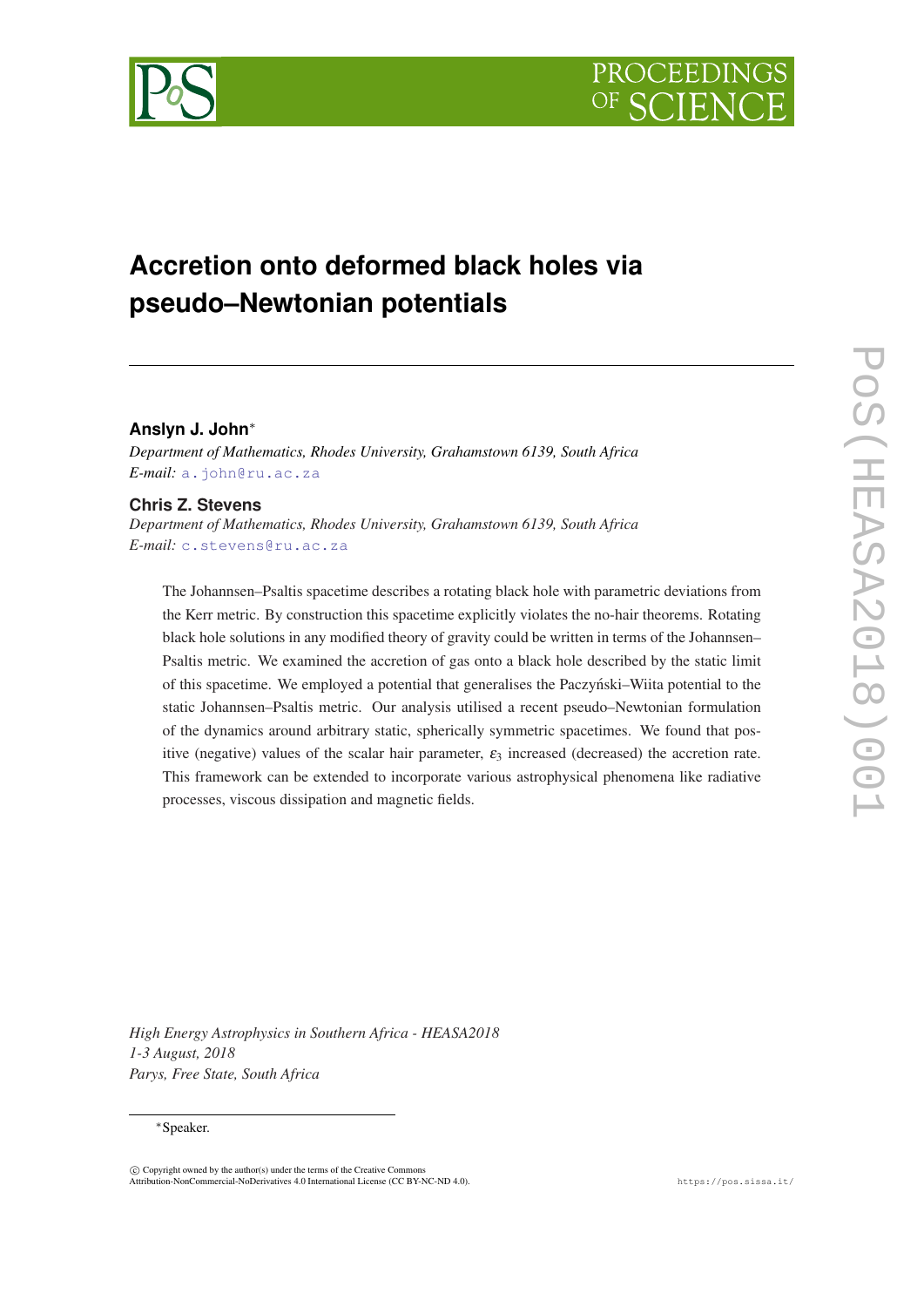## 1. Introduction

General relativity has been successfully tested in weak gravitational fields on scales of the size of the solar system [[1](#page-6-0)]. The first strong field tests have become feasible following the discovery of gravitational radiation from merging binary black holes [\[2](#page-6-0)]. Black holes in general relativity are described by the Schwarzschild solution if they are static, or by the Kerr solution if they are rotating. The Kerr metric is the only (uncharged) stationary, axisymmetric, asymptotically flat vacuum spacetime in general relativity possessing an event horizon. This is a consequence of the no–hair theorem [[3,](#page-6-0) [4,](#page-6-0) [5\]](#page-6-0).

Violations of the no–hair theorem necessarily imply the breakdown of general relativity. Modified theories of gravity admit black hole solutions that possess scalar hair. Given the advent of gravitational wave astronomy it has become feasible to search for black holes with scalar hair with current and future generations of detectors [\[6,](#page-6-0) [7\]](#page-6-0). Gravitational lensing by black holes with scalar hair would produce shadows (images of the black hole photon sphere) that are distinct from those of black holes in general relativity. Different shapes, sizes and multiple images of the shadow can appear [[8](#page-6-0)]. The first image of the shadow of a black hole was observed by the Event Horizon Telescope in 2019 [\[9,](#page-7-0) [10,](#page-7-0) [11,](#page-7-0) [12,](#page-7-0) [13](#page-7-0), [14](#page-7-0)] showing no significant deviations from the shadow shapes predicted by general relativity. This puts the scientific community in a position to eliminate some alternative theories of gravity.

A plethora of modified theories of gravity has been proposed [[15,](#page-7-0) [16,](#page-7-0) [17](#page-7-0)]. Determining the precise form of their possible black hole solutions as well as their observational signatures is a formidable task. A complementary, bottom–up approach is to construct generic black hole spacetimes without appealing to any specific theory of gravity and determine their observational features. By constraining the magnitude of inferred deviations from the Kerr metric, one can determine limits on modified theories of gravity.

Generic black hole spacetimes are deformed in the sense that they parametrically deviate from the Kerr spacetime. The Johannsen–Psaltis (JP) metric [[18\]](#page-7-0) is an example of such a spacetime. It facilitates model–independent tests of gravity. The JP metric does not arise from a particular theory of gravity and violates the no–hair theorem by construction. In contrast to a number of alternative deformed black hole spacetimes [\[19](#page-7-0)], the JP metric remains free of various pathologies like singularities and closed timelike curves outside the event horizon [[18\]](#page-7-0).

In this paper we study accretion onto a JP black hole using a pseudo–Newtonian gravitational potential. Models of accreting systems become extremely sophisticated due to the presence of features like viscosity, magnetic fields, turbulence and radiative processes. These models become even more complex when one incorporates full general relativity. Paczyński and Wiita [[20\]](#page-7-0) introduced a potential that effectively mimics many of the gravitational features of the Schwarzschild black hole. This potential has been commonly used to successfully model accretion onto black holes [[21\]](#page-7-0). The equations of motion closely resemble the corresponding ones in the Newtonian problem and are significantly easier to analyse than those that arise in a fully general relativistic treatment.

Recently a number of authors [[22,](#page-7-0) [23](#page-7-0)] devised algorithms to generate pseudo–Newtonian potentials that approximate the behaviour of black holes in any static, spherically symmetric spacetime. These potentials are generalizations of the Paczyński–Wiita potential, which approximates the Schwarzschild metric. Whilst the Paczyntski–Wiita potential was originally derived in an ad hoc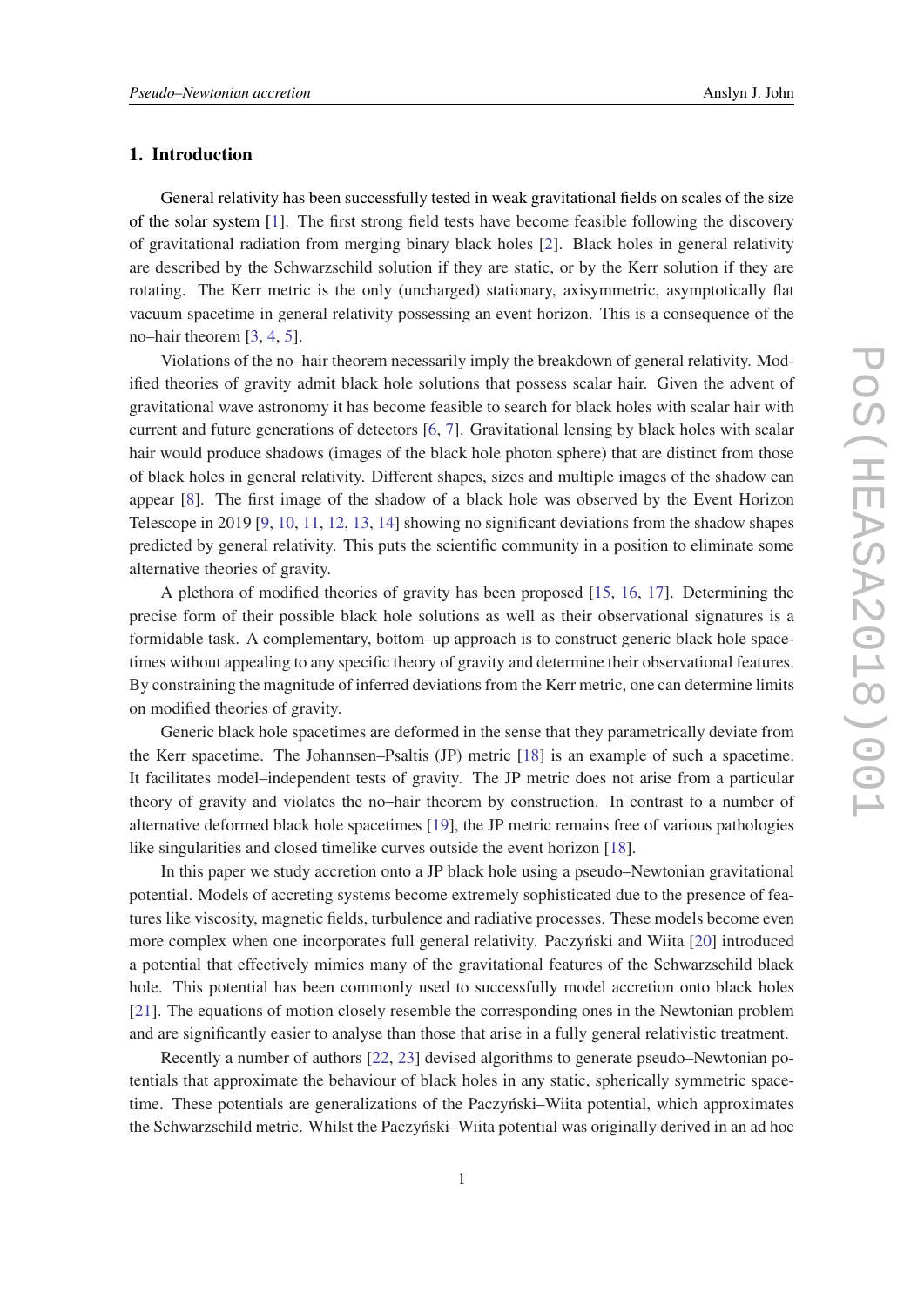<span id="page-2-0"></span>fashion [[20\]](#page-7-0), its specific form can be justified quite rigorously [[21](#page-7-0)]. The main idea is to obtain the geodesic equations describing the motion a massive test particle around a Schwarzschild black hole and compare them to the equivalent orbital equations in Newtonian gravity. One then identifies the term in the (fully relativistic) geodesic equation that corresponds to the potential in the Newtonian equation of motion. This term, which is defined to be the effective potential, turns out to be the Paczyński–Wiita potential [[22\]](#page-7-0).

The Paczyński–Wiita potential predicts precisely the same values for the innermost stable circular orbit (ISCO), the marginally bound orbit  $(r_{mb})$ , and the Keplerian angular momentum,  $L(r)$ , as those obtained from a fully general relativistic analysis of the Schwarzschild geodesic equations [[21](#page-7-0)]. Also the fixed points of the associated dynamical systems are identical [\[21](#page-7-0)].

The Paczynski–Wiita potential,  $\Phi_{PW}$ , is not the only pseudo–Newtonian potential devised, but it is by far the most popular. Other proposals tend to be obtained by fitting formulae. The  $\Phi_{PW}$ potential has some limitations. It cannot properly account for the dynamics around rotating black holes as it fails to predict the Lense–Thirring effect, nor can it accurately describe self–gravitating systems [\[21](#page-7-0)].

In this paper we derive a pseudo–Newtonian potential for the static limit of the JP spacetime and solve the associated accretion problem. This is an important first approximation to more complex accretion problems. Many of the features of this idealized scenario survive (e.g. the existence of a transonic solution) in the more complicated accretion disk problem. We use geometric units throughout this paper where  $c = 1 = G$ .

#### 2. Pseudo–Newtonian potentials

The static, spherically symmetric form of the JP metric is

$$
ds^{2} = -[1+h(r)]\left(1 - \frac{2m}{r}\right)dt^{2} + [1+h(r)]\left(1 - \frac{2m}{r}\right)^{-1}dr^{2} + r^{2}\left(d\theta^{2} + \sin^{2}\theta d\phi^{2}\right),
$$
\n(2.1)

where the parametric deviation is given by

$$
h(r) = \sum_{k=0}^{\infty} \left( \varepsilon_{2k} + \varepsilon_{2k+1} \frac{m}{r} \right) \left( \frac{m}{r} \right)^{2k}.
$$
 (2.2)

The line element of the Schwarzschild black hole is recovered when  $\varepsilon_k = 0$ . There are a number of observational constraints on the magnitude of the dimensionless  $\varepsilon_k$  parameters [[18](#page-7-0)]. Requiring the spacetime to be stationary and asymptotically flat forces  $\varepsilon_0 = \varepsilon_1 = 0$ . The Lunar Laser Ranging experiment [[1](#page-6-0)] sets an upper bound of  $|\epsilon_2| \leq 4.6 \times 10^{-4}$ . The first unconstrained parameter in the expansion of  $h(r)$  is  $\varepsilon_3$ . The scalar hair of the JP black hole is often approximated by considering only the leading non–vanishing contribution to  $h(r)$  i.e.

$$
h(r) \approx \varepsilon_3 \left(\frac{m}{r}\right)^3. \tag{2.3}
$$

Throughout this paper we will either use the full expression for  $h(r)$  viz. 2.2 or the truncated version, 2.3.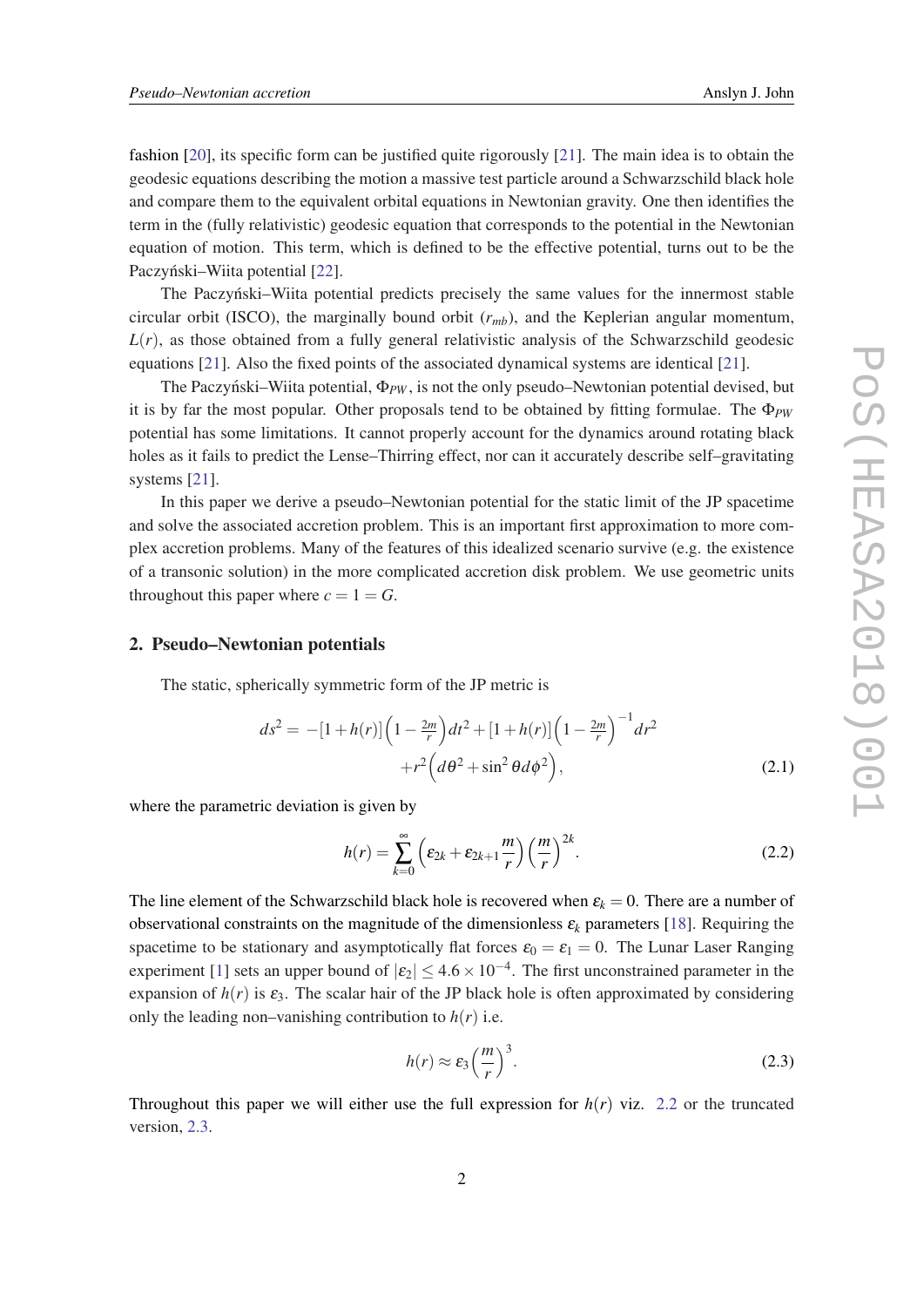<span id="page-3-0"></span>The Paczynski-Wiita potential for a black hole of mass, m, is

$$
\Phi_{PW} := -\frac{m}{r - 2m}.\tag{2.4}
$$

This potential has been used to successfully approximate the dynamics about a Schwarzschild black hole. One can obtain a pseudo–Newtonian potential for *any* static spherically symmetric spacetime by the following argument [\[22](#page-7-0)]. Consider the spacetime

$$
ds^{2} = g_{00}(r)dt^{2} + g_{11}(r)dr^{2} + r^{2}d\theta^{2} + r^{2}\sin^{2}\theta d\phi^{2}.
$$
 (2.5)

By examining the orbits of a test particle in this spacetime one can identify an effective gravitational potential of the form

$$
\Phi := \frac{1}{2}(g^{00}(r) + k),\tag{2.6}
$$

where  $k \in \mathbb{R}$  is an arbitrary constant. When applied to the Schwarzschild spacetime, the choice  $k = 1$  yields the original Paczynski-Wiita potential.

Turning our attention to the spherically-symmetric Johannsen-Psaltis metric Eq. [2.1](#page-2-0), we find the corresponding potential when again choosing  $k = 1$  is

$$
\Phi_{JP} := -\frac{m}{r - 2m} + \frac{1}{2} \frac{rh(r)}{[1 + h(r)](r - 2m)}.
$$
\n(2.7)

This clearly reduces to  $\Phi_{PW}$  when  $h(r) = 0$ .

### 3. Accretion onto a static Johannsen–Psaltis black hole

We model the gas as a perfect fluid with a polytrope equation of state,  $p = K\rho^{\gamma}$ , where the adiabatic index,  $\gamma$ , is given by the ratio of specific heats i.e.  $\gamma = c_p/c_v$  The dynamical motion of the fluid is determined by the conservation of mass and momentum. In spherical symmetry, and considering only radially infalling steady-state flows we obtain

$$
\frac{1}{r^2}\frac{d}{dr}(\rho u r^2) = 0,
$$
\n(3.1)

$$
u\frac{du}{dr} + \frac{1}{\rho}\frac{dp}{dr} + \frac{d\Phi_{JP}}{dr} = 0,
$$
\n(3.2)

where  $u(r)$  is the radial velocity of the fluid. We now rewrite the equation of state using the polytropic index,  $p = K\rho^{1+\frac{1}{n}}$ . Integrating Eqs. 3.1 and 3.2 we find the conserved mass flux and specific energy respectively to be

$$
\dot{M} = \rho u r^2,\tag{3.3}
$$

$$
\mathscr{E} = \frac{1}{2}u^2 + na^2 + \Phi_{JP} = na_\infty^2,\tag{3.4}
$$

where we have denoted  $a =$  $\sqrt{dp}$  $\frac{dP}{d\rho}$  as the adiabatic sound speed [[24,](#page-7-0) [25](#page-7-0)]. Our boundary conditions are determined at a point, *r*∞, which is sufficiently far away from the black hole that the fluid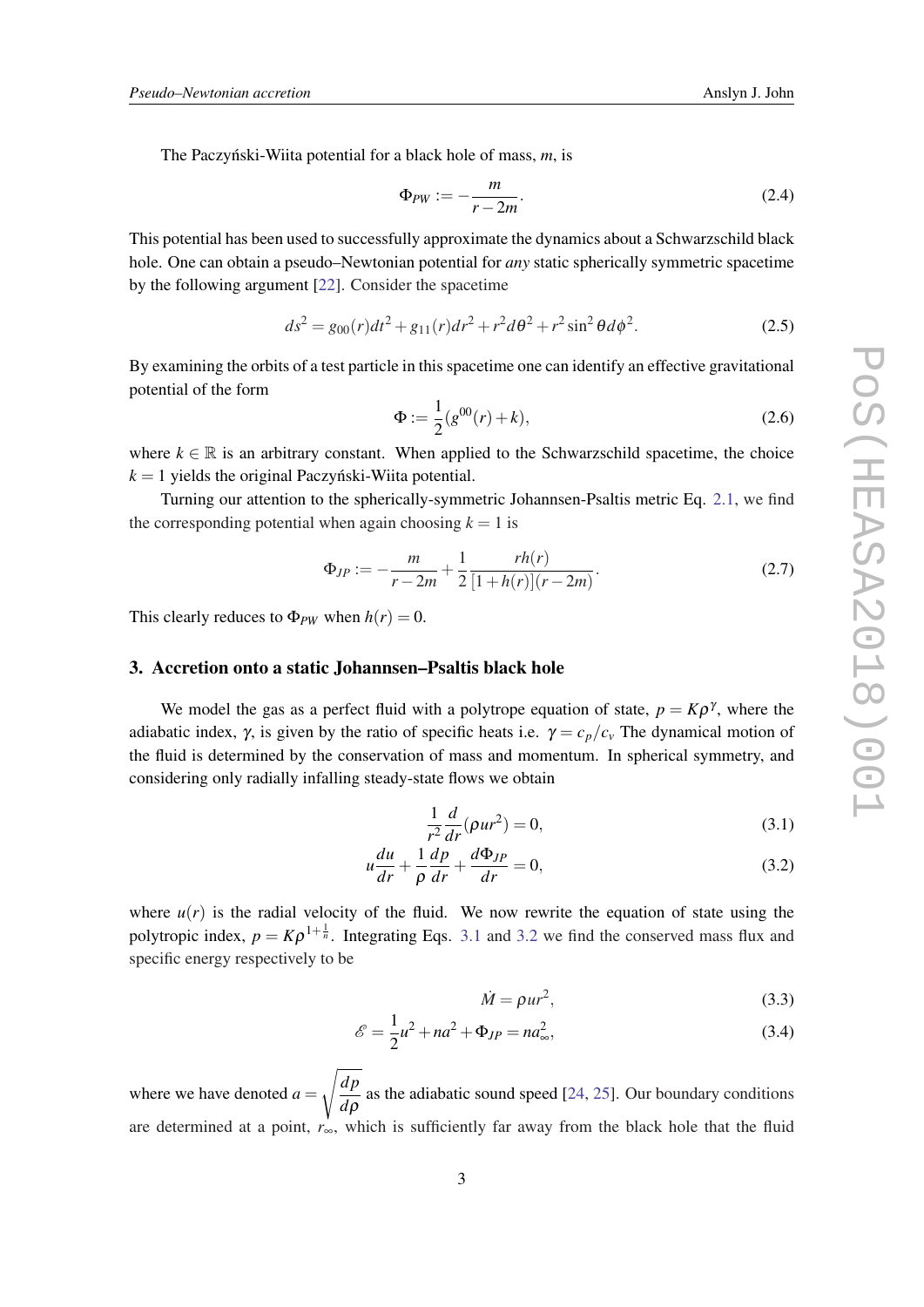<span id="page-4-0"></span>velocity  $(u(r_{\infty}) \equiv u_{\infty})$  and the gravitational potential both vanish. The fluid sound speed "at infinity" is denoted by *a*∞. Further, we rewrite [3.3](#page-3-0) to obtain the accretion rate

$$
\mathcal{M} = a^{2n}ur^2,\tag{3.5}
$$

which is related to the mass flux via  $\mathcal{M} = \dot{M} \gamma^n K^n$  [[24](#page-7-0)]. We now combine Eqs. [3.4](#page-3-0) and 3.5 to obtain

$$
\frac{du}{dr} = \frac{\frac{2a^2}{r} - \frac{d\Phi_{JP}}{dr}}{u - \frac{a^2}{u}}.\tag{3.6}
$$

To ensure that the accretion flow is smooth, the denominator of 3.6 must vanish at the same point as the numerator. This *critical point*, *r<sup>c</sup>* is determined by the conditions:

$$
a_c = u_c, \qquad \left. \frac{d\Phi_{JP}}{dr} \right|_{r=r_c} = \frac{2a_c^2}{r_c}.
$$
 (3.7)

The first condition tells us that the critical point is also a *sonic point*. If the fluid accelerates from rest far away from the black hole ( $u_{\infty} = 0$ ) it must reach its local sound speed at the critical point i.e.  $u_c = a_c$ .

Assuming  $h(r)$  is small, we can solve for the critical points by linearising 3.7 in  $h(r)$  to obtain the polynomial

$$
2[mr_c - 2a_c^2(r_c - 2m)^2] + r_c h(r_c)(4m - 3r_c) = 0,
$$
\n(3.8)

and then compute the roots. This equation is valid for the full form of  $h(r)$  given by [2.2](#page-2-0), but this clearly would be impossible to solve. Thus we only consider the leading contribution to  $h(r)$  given by [2.3,](#page-2-0) which is commonly invoked in studies of the JP spacetime [\[18](#page-7-0), [26](#page-7-0)].

The specialisation

$$
h_c(r_c) = \varepsilon_3 \left(\frac{m}{r_c}\right)^3. \tag{3.9}
$$

reduces Eq. 3.8 to a quartic polynomial in  $\alpha := r_c/m$  which has the form

$$
-2\varepsilon_3 + \frac{3}{2}\varepsilon_3 \alpha + 8a_c^2 \alpha^2 - (1 + 8a_c^2)\alpha^3 + 2a_c^2 \alpha^4 = 0.
$$
 (3.10)

The four roots of this quartic are lengthy expressions and are hard to interpret intuitively. We observed that for a wide range of values for  $\varepsilon_3$  and  $a_c$  only one of the roots is always real and outside the event horizon located at  $r = 2m<sup>1</sup>$ . We identify this root as *the* critical point of the accretion flow.

To obtain a more tractable analytical expression for this root, we linearise 3.10 about  $\varepsilon_3$  for the rest of this section. Further, taking our equations to be linear in  $a_c^2$ , as is done in [\[25](#page-7-0)], gives the expression

$$
r_c \approx m(4 + \frac{1}{2a_c^2} - \frac{\varepsilon_3}{2}),
$$
\n(3.11)

which reduces to the well known result for the Schwarzschild spacetime found in the literature [[25,](#page-7-0) [27](#page-8-0)].

<sup>&</sup>lt;sup>1</sup>The location of the event horizon in the static limit of the Johannsen-Psaltis metric is still at  $r = 2m$ .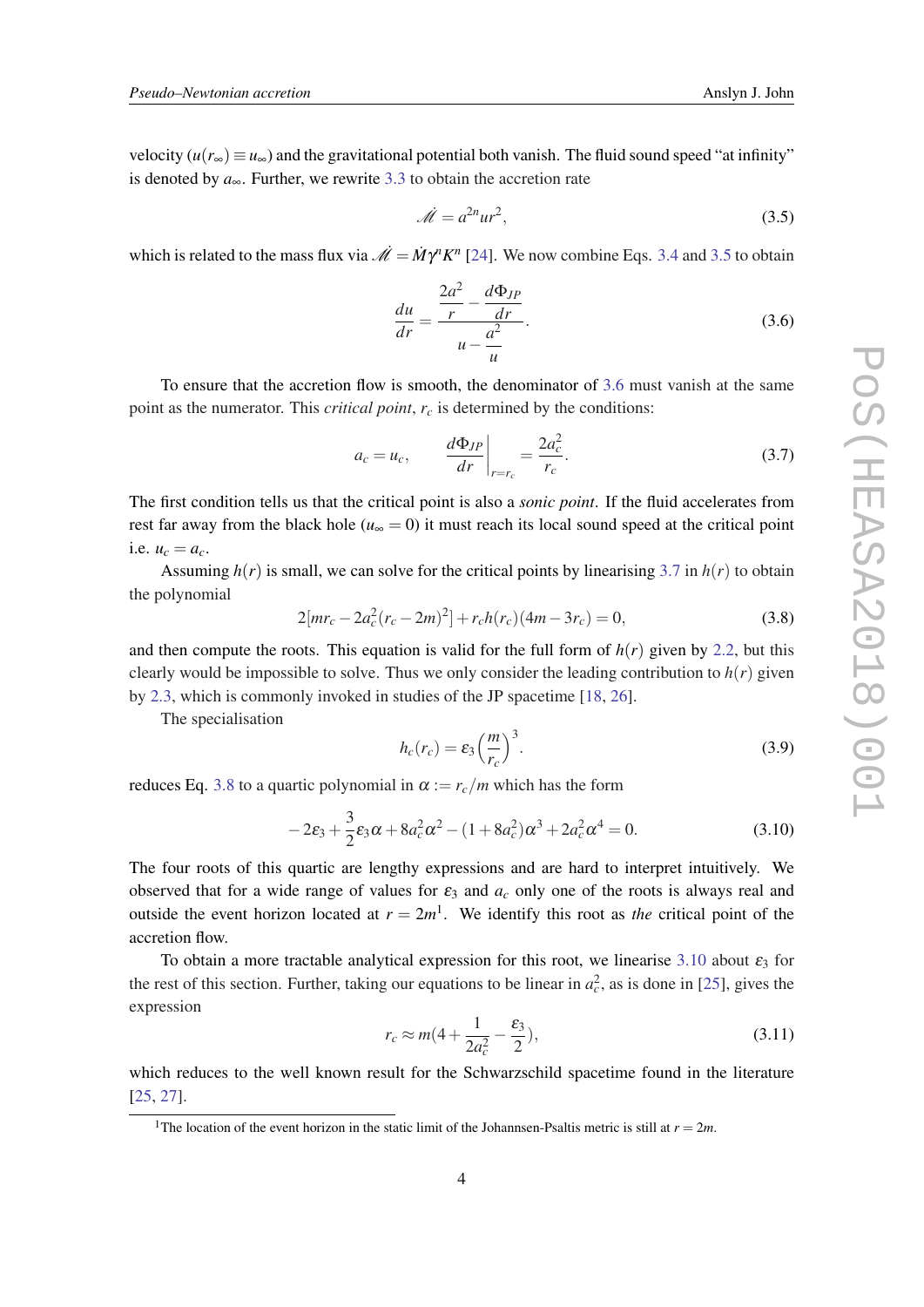Using Eq. [3.11](#page-4-0) and Eq. [3.4](#page-3-0) and linearising about  $\varepsilon_3$ ,  $a_c^2$  and  $a^2$  we find the relationship between the critical sound speed and the boundary condition as

$$
a_c^2 = \frac{2n}{2n - 3} a_{\infty},
$$
\n(3.12)

which is the same as the Schwarzschild case.

Using the above together with Eq. [3.5](#page-4-0) we find the Bondi accretion rate,

$$
\mathcal{M} = 2^{\frac{1}{2} + n} m^2 \left( \frac{n a_{\infty}^2}{2n - 3} \right)^{\frac{1}{2} + n} \left( 4 + \frac{2n - 3}{4n a_{\infty}^2} - \frac{\varepsilon_3}{2} \right)^2.
$$
 (3.13)

## 4. Results

In the absence of scalar hair i.e.  $h(r) = 0$ , we recover the accretion rate for a fluid accelerated by a Paczynski–Wiita potential [[24\]](#page-7-0). The scalar hair parameter  $\varepsilon_3$  influences the accretion rate even when small. When  $\varepsilon_3 > 0$  the accretion rate is lower than that for a Paczynski–Wiita potential, while when  $\varepsilon_3 < 0$  the accretion rate is higher. This result was anticipated by a simple back–of– the–envelope calculation of the gravitational force of our system. For the potential, Φ*JP*, we have  $F\sim -\Phi'_{JP}\sim -\frac{1}{r^2}$  $\frac{1}{r^2} + \varepsilon_3 \frac{1}{r^4}$  $\frac{1}{r^4}$ . For positive values of  $\varepsilon_3$  the gravitational force becomes less negative and hence less attractive. Similarly, negative values of  $\varepsilon_3$  result in a more negative and thus larger attractive force.

When one analyses geodesic motion in the spacetime [2.1](#page-2-0) one finds that the trajectories of test particles is consistent with our accretion results. When  $\varepsilon_3 > 0$  radially infalling particles experience lower accelerations than they do in the Schwarzschild spacetime. Similarly when  $\varepsilon_3 < 0$  test particles in the JP spacetime fall towards the black hole at a faster rate than they do in a Schwarzschild geometry. This analysis is contained in our more detailed companion paper [[28\]](#page-8-0).

## 5. Summary and ties to experiment

We examined the problem of accretion onto a static black hole that generically violates the no hair theorem. The Johannsen–Psaltis(JP) metric admits scalar hair which parametrises deviations from the Kerr metric. Crucially the JP metric is generic in the sense that it does not arise from a specific theory of the gravity.

We considered the static limit of the JP metric and solved a Newtonian version of the accretion problem for this black hole. The Paczyński–Wiita potential has been used to successfully approximate dynamics around a Schwarzschild black hole. A recently devised recipe [[22\]](#page-7-0) generalised the Paczynski–Wiita potential to arbitrary, static, spherically symmetric black hole spacetimes. We ´ applied this technique to obtain a pseudo–Newtonian potential,  $\Phi_{IP}$ , that mimics the gravitational behaviour of a static JP black hole.

We modelled accretion onto a static JP black hole by considering a fluid accelerated radially inwards by the potential,  $\Phi_{IP}$ . Initially at rest, the fluid reaches its local sound speed at a critical point and then proceeds to accelerate towards the event horizon at supersonic speeds. We obtained an approximate analytical expression for the location of the critical point by solving a fourth order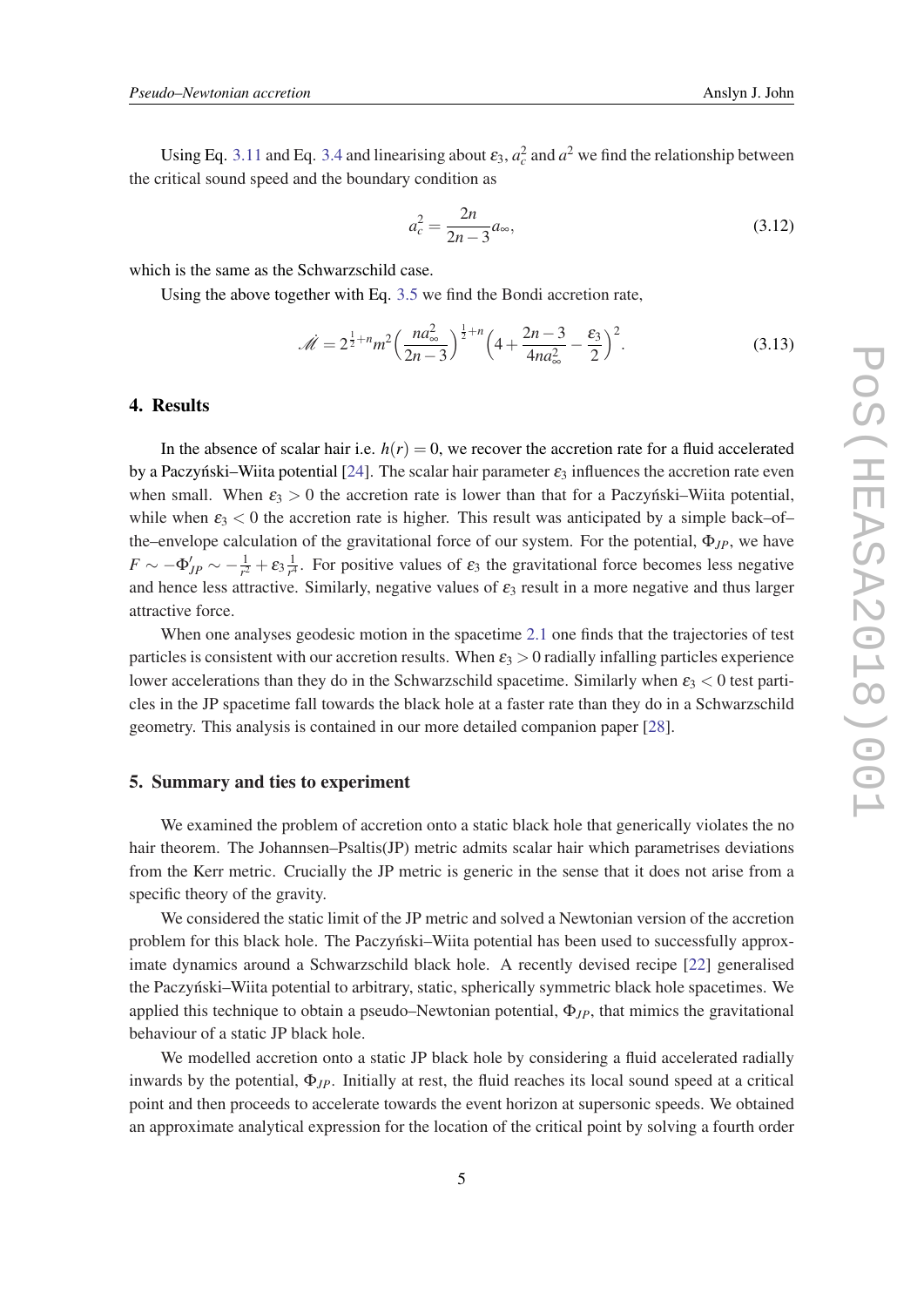<span id="page-6-0"></span>polynomial equation. Only one of the four roots was found to be real, positive and outside the event horizon. We identified this root as *the* critical point of the flow.

We obtained an analytical expression for the accretion rate,  $\dot{\mathcal{M}}$  given by [3.5](#page-4-0). The accretion rate is proportional to the square of the black hole mass i.e.  $\dot{\mathcal{M}} \sim m^2$  which is a common feature in Bondi accretion. Positive(negative) values of the scalar hair parameter,  $\varepsilon_3$ , were found to reduce(increase) the accretion rate. Our results can be used to vindicate the validity of the pseudo– Newtonian approach to black hole physics.

The problem we investigated was an idealised study of accretion onto a JP black hole. This framework can be used to incorporate various important physical phenomena like radiative processes, viscous dissipation, magnetic fields and accretion disks.

For example, in gravitational lensing induced by a black hole, a so–called photon ring is predicted at  $r \approx 10M$ . This arises from null geodesics wrapping around the black hole multiple times and is predicted to be prominent and highly circular and fairly independent of the microphysics of the accretion flow. Even the modest presence of scalar hair (for example a non–zero  $\varepsilon_3$ ) will induce appreciable eccentricity in the photon ring [[29\]](#page-8-0). The Event Horizon Telescope has obtained an upper limit [[9](#page-7-0)] on the fractional quadrupole moment deviation,  $\Delta Q/Q \lesssim 4$ . It is anticipated that these constraints will improve with greater resolution and millimeter wavelength very long baseline interferometry.

As another application, fluorescent iron lines occur in the spectra of gas accreting onto a rotating black hole. This spectrum has a characteristic shape that is altered when the black hole is deformed. Measuring deviations in the form of quadrupole deformations of the metric to a precision of a factor of unity will require measuring the spectra to a precision of about 5%. This is achievable with planned X–ray observatories Astro–H and ATHENA+ [[30\]](#page-8-0).

## **References**

- [1] C. M. Will, *The confrontation between general relativity and experiment*, *[Living Reviews in Relativity](https://doi.org/10.12942/lrr-2014-4)* 17 [\(2014\) 4.](https://doi.org/10.12942/lrr-2014-4)
- [2] B. P. Abbott, R. Abbott, T. Abbott, M. Abernathy, F. Acernese, K. Ackley et al., *Observation of gravitational waves from a binary black hole merger*, *Phys. Rev. Lett.* 116 (2016) 061102.
- [3] W. Israel, *Event horizons in static vacuum space-times*, *Phys. Rev.* 164 [\(1967\) 1776.](https://doi.org/10.1103/PhysRev.164.1776)
- [4] W. Israel, *Event horizons in static electrovac space-times*, *[Communications in Mathematical Physics](https://doi.org/10.1007/BF01645859)* 8 [\(1968\) 245.](https://doi.org/10.1007/BF01645859)
- [5] B. Carter, *Axisymmetric black hole has only two degrees of freedom*, *[Phys. Rev. Lett.](https://doi.org/10.1103/PhysRevLett.26.331)* 26 (1971) 331.
- [6] E. Berti, E. Barausse, V. Cardoso, L. Gualtieri, P. Pani, U. Sperhake et al., *Testing general relativity with present and future astrophysical observations*, *Classical and Quantum Gravity* 32 (2015) 243001.
- [7] A. E. Broderick, T. Johannsen, A. Loeb and D. Psaltis, *Testing the no-hair theorem with event horizon telescope observations of Sagittarius A*, *The Astrophysical Journal* 784 (2014) 7.
- [8] P. V. Cunha, C. A. Herdeiro, E. Radu and H. F. Rúnarsson, *Shadows of Kerr black holes with scalar hair*, *Physical Review Letters* 115 (2015) 211102.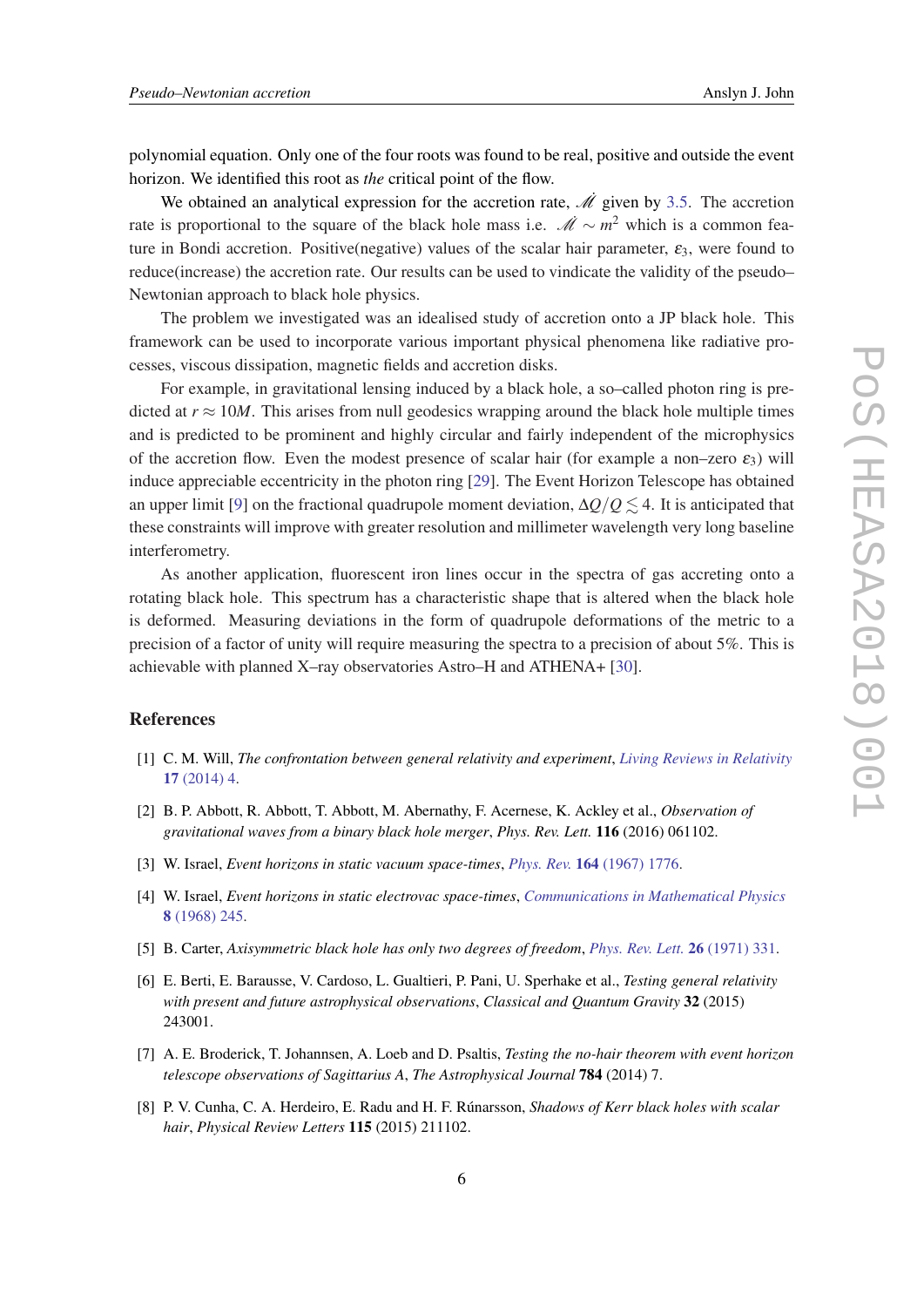- <span id="page-7-0"></span>[9] K. Akiyama, A. Alberdi, W. Alef, K. Asada, R. Azulay, A.-K. Baczko et al., *First M87 Event Horizon Telescope Results. I. The Shadow of the Supermassive Black Hole*, *The Astrophysical Journal Letters* 875 (2019) L1.
- [10] K. Akiyama, A. Alberdi, W. Alef, K. Asada, R. Azulay, A.-K. Baczko et al., *First M87 Event Horizon Telescope Results. II. Array and Instrumentation*, *The Astrophysical Journal Letters* 875 (2019) L2.
- [11] K. Akiyama, A. Alberdi, W. Alef, K. Asada, R. Azulay, A.-K. Baczko et al., *First M87 Event Horizon Telescope Results. III. Data Processing and Calibration*, *The Astrophysical Journal Letters* 875 (2019) L3.
- [12] K. Akiyama, A. Alberdi, W. Alef, K. Asada, R. Azulay, A.-K. Baczko et al., *First M87 Event Horizon Telescope Results. IV. Imaging the Central Supermassive Black Hole*, *The Astrophysical Journal Letters* 875 (2019) L4.
- [13] K. Akiyama, A. Alberdi, W. Alef, K. Asada, R. Azulay, A.-K. Baczko et al., *First M87 Event Horizon Telescope Results. V. Physical Origin of the Asymmetric Ring*, *The Astrophysical Journal Letters* 875 (2019) L5.
- [14] K. Akiyama, A. Alberdi, W. Alef, K. Asada, R. Azulay, A.-K. Baczko et al., *First M87 Event Horizon Telescope Results. VI. The Shadow and Mass of the Central Black Hole*, *The Astrophysical Journal Letters* 875 (2019) L6.
- [15] J. W. Moffat, *Scalar–tensor–vector gravity theory*, *Journal of Cosmology and Astroparticle Physics* 2006 (2006) 004.
- [16] J. D. Bekenstein, *Relativistic gravitation theory for the modified Newtonian dynamics paradigm*, *Phys. Rev. D* 70 [\(2004\) 083509.](https://doi.org/10.1103/PhysRevD.70.083509)
- [17] S. Nojiri and S. D. Odintsov, *Modified f(R) gravity consistent with realistic cosmology: From a matter dominated epoch to a dark energy universe*, *Physical Review D* 74 (2006) 086005.
- [18] T. Johannsen and D. Psaltis, *Metric for rapidly spinning black holes suitable for strong-field tests of the no-hair theorem*, *Physical Review D* 83 (2011) 124015.
- [19] V. Manko and I. D. Novikov, *Generalizations of the Kerr and Kerr-Newman metrics possessing an arbitrary set of mass-multipole moments*, *Classical and Quantum Gravity* 9 (1992) 2477.
- [20] B. Paczynsky and P. J. Wiita, *Thick accretion disks and supercritical luminosities*, *Astronomy and Astrophysics* 88 (1980) 23.
- [21] M. A. Abramowicz, *The Paczyński-Wiita potential. A step-by-step "derivation"-Commentary on: Paczy ´nski B. and Wiita PJ, 1980, A&A, 88, 23*, *Astronomy & Astrophysics* 500 (2009) 213.
- [22] V. Faraoni, S. D. Belknap-Keet and M. Lapierre-Leonard, *Paczynski-Wiita-like potential for any static spherical black hole in metric theories of gravity*, *Physical Review D* 93 (2016) 044042.
- [23] E. Tejeda and S. Rosswog, *Generalized Newtonian description of particle motion in spherically symmetric spacetimes*, *arXiv preprint arXiv:1402.1171* (2014) .
- [24] S. K. Chakrabarti, *Theory of transonic astrophysical flows*. World Scientific, 1990.
- [25] S. L. Shapiro and S. A. Teukolsky, *Black holes, white dwarfs, and neutron stars: The physics of compact objects*. John Wiley & Sons, 2008.
- [26] O. Zelenka and G. Loukes-Gerakopoulos, *Chaotic motion in the Johannsen-Psaltis spacetime*, *arXiv preprint arXiv:1711.02442* (2017) .